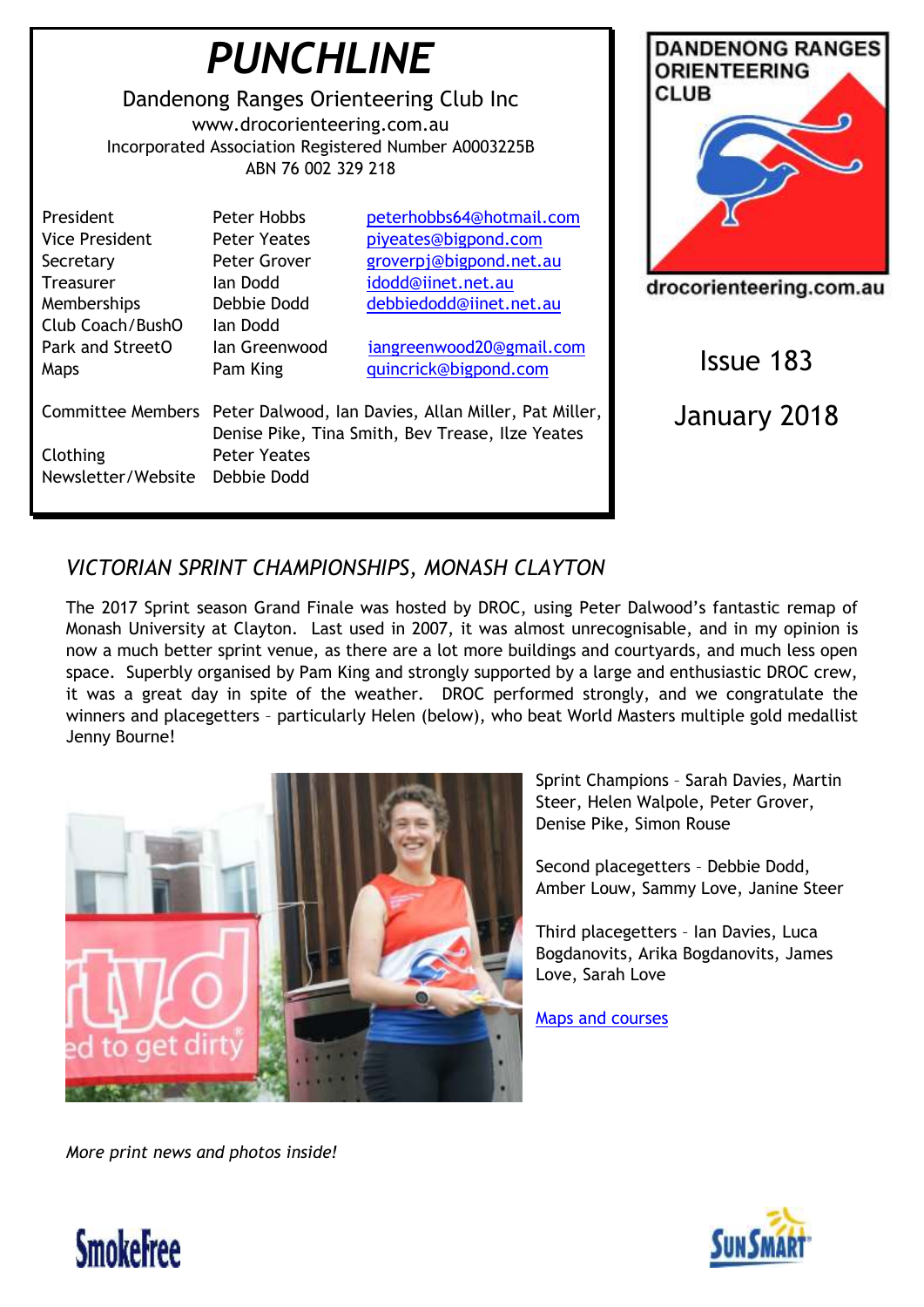## *DIARY DATES 2018*

### **SATURDAY JANUARY 13 – SUMMER 75 MTBO, MT EVELYN** Course Planner – Graham Wallis

DROC is hosting the first of 2018's Summer 75 MTBO events, at Mt Evelyn, on Saturday January 13. Discover mountain bike orienteering on an evening bike ride. Explore the new map which will take you along the Aqueduct trail, and tracks and paths along Olinda Creek. Riders have up to 75 minutes to visit as many controls on the supplied colour map as possible, in any order.

Enter on the day – register by 5.45pm, start between 6pm and 6.15pm.

Fees: Adults \$12, Juniors \$6. Map boards and Sportident e-sticks available for loan. [https://www.vicorienteering.asn.au/go-orienteering/mountain-bike-orienteering/summer-mountain](https://www.vicorienteering.asn.au/go-orienteering/mountain-bike-orienteering/summer-mountain-bike-series/)[bike-series/](https://www.vicorienteering.asn.au/go-orienteering/mountain-bike-orienteering/summer-mountain-bike-series/)

### **TUESDAY FEBRUARY 27 – PARK AND STREET CHAMPIONSHIPS, VALLEY LAKES, EAST KEILOR**

The 2018 Park Street Championship will be held at Valley Lakes, in East Keilor. Eight Qualifying races, held all over Melbourne, and in Geelong and Macedon, will provide an exciting leadup to the Final. Qualifiers commence on February 7. Click here for more details <https://www.vicorienteering.asn.au/orienteering-carn/park-street-championship/>

### **SUNDAY MARCH 4 – SPRINT TUNEUP**

A repeat of the highly successful sprint training held by Peter Hobbs, but aimed at all ages Details and venue to be confirmed

### **SATURDAY MARCH 10-MONDAY MARCH 12 – MELBOURNE SPRINT WEEKEND**

Three days – six amazing races! Online entries open mid January. Details at <https://www.vicorienteering.asn.au/orienteering-carn/melbourne-sprint-weekend/>

#### **WEDNESDAY MARCH 14 – SUMMER SERIES AWARDS NIGHT, RINGWOOD EAST**

Join us for the final Eastern Summer Series event at Maroondah Triangle, set by Phil Torode; followed by the traditional BBQ and Awards Night. Presentations include Champs medallists, Millennium Club inductees, Course Setter of the Year, and Monday/Wednesday Summer Series winners.

#### **SATURDAY JUNE 9** - **QUEENS BIRTHDAY DOUBLE HEADER, MALMSBURY**

Victorian Bush Series, organised by DROC, followed by the Club Relays on Sunday June 10

**SUNDAY JULY 1 – MELBUSHO, ELTHAM LOWER PARK** – Course Planner - Sarah Davies

**SATURDAY JULY 7 – ENDURO AT GLENHUNTLY GALLOP** – Course Planner – It Could Be YOU!

### *MEMBER NEWS*

A big welcome to new members Sarah Love, Melanie Bahlo, Muriel Neilson, and the Quelle family. Sarah joins Wayne, James and Sammy, and is already proving herself a natural, with a podium finish at the Sprint Champs. Melanie has been a regular on Wednesday nights, competing on E course, while Muriel has been to almost every event this summer and is making an impact on the Power Walker division. Curtis, Finn and Campbell have been along to MelbushO and a Monday Summer event.

Membership renewals are now due for 2018 – thanks to the many members who have already renewed! Once again, DROC offers club membership for just \$30, which includes Orienteering Victoria membership. Juniors (ie under 21) can join or renew for no charge. Non-participating/social members can renew for \$10 per household, which entitles you to receive Punchline, but there is no OV membership. Members who take part in events must renew as Participating members.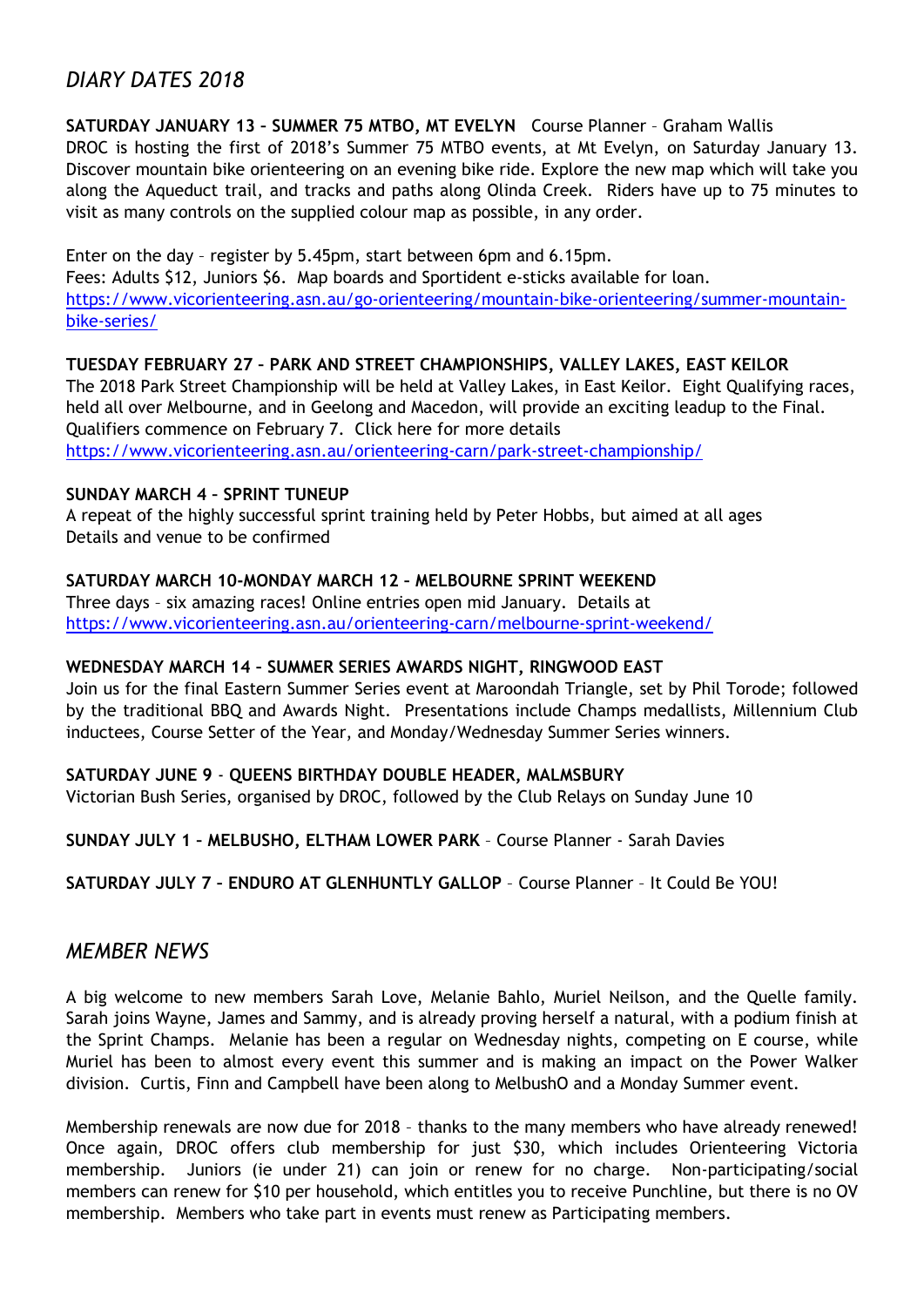Payment by Eventor is preferred – simply click on the renewal link, which is emailed to you at regular intervals until you renew. You can renew for yourself and other family members in the same transaction, and pay with PayPal or POLI. Remember to update any contact details that may have changed, including Sportident stick numbers (if Santa was nice enough to bring you a new one). You can also pay by cash, cheque or bank transfer.

# *THE MILLENNIUM CLUB*

Peter Dalwood (below left) has achieved Legend status of The Millennium Club, after completing his 1000<sup>th</sup> event in October 2017. Jay Kerley (below right) became an Associate member by completing his 500th event on the Waterford Valley map in Rowville in November.





[Rankings at 31 December](https://www.vicorienteering.asn.au/gfolder/parkstreet/millennium/TMC.htm)

# *THE MEFTY AWARD*

Each year a perpetual trophy (creatively carved from Tasmanian huon pine by Vic Sedunary) is presented to the orienteer who completes the most Park Street events in a StreetO year (start of Summer fixture to the end of Spring fixture). Eligible events are those listed in the official Park Street Orienteering fixture except Sunday events. This award is titled The MEFTY Award (Most Events For The Year).

The 2017 MEFTY winner is Stuart McWilliam (right), with a record total of 166 events out of a possible 189! Stuart has set a record that may never be broken – a remarkable achievement given that he lives in Werribee! Stuart claims his tally would have been even higher had he not been caught up in traffic on several occasions. We can't think of a more deserving winner.

# *ORIENTEERING AUSTRALIA MERIT BADGES*

To cap off an incredible year for DROC, our members

achieved a record 20 Merit Badges, awarded by Orienteering Australia. These badges recognise performances at National events such as State and Australian Championships, and the Australian 3-Day Easter competition.

GOLD: Peter Hobbs, Martin Steer, Ian Davies, Peter Dalwood, Sarah Davies, Asha Steer, Lanita Steer SILVER: Simon Rouse, Andras Bogdanovits, Ian Dodd, Janine Steer, Debbie Dodd, Pamela King BRONZE: Ian Dias, Merv Bendle, Mark Besley, Peter Yeates, Peter Grover, Chris Bendle, Denise Pike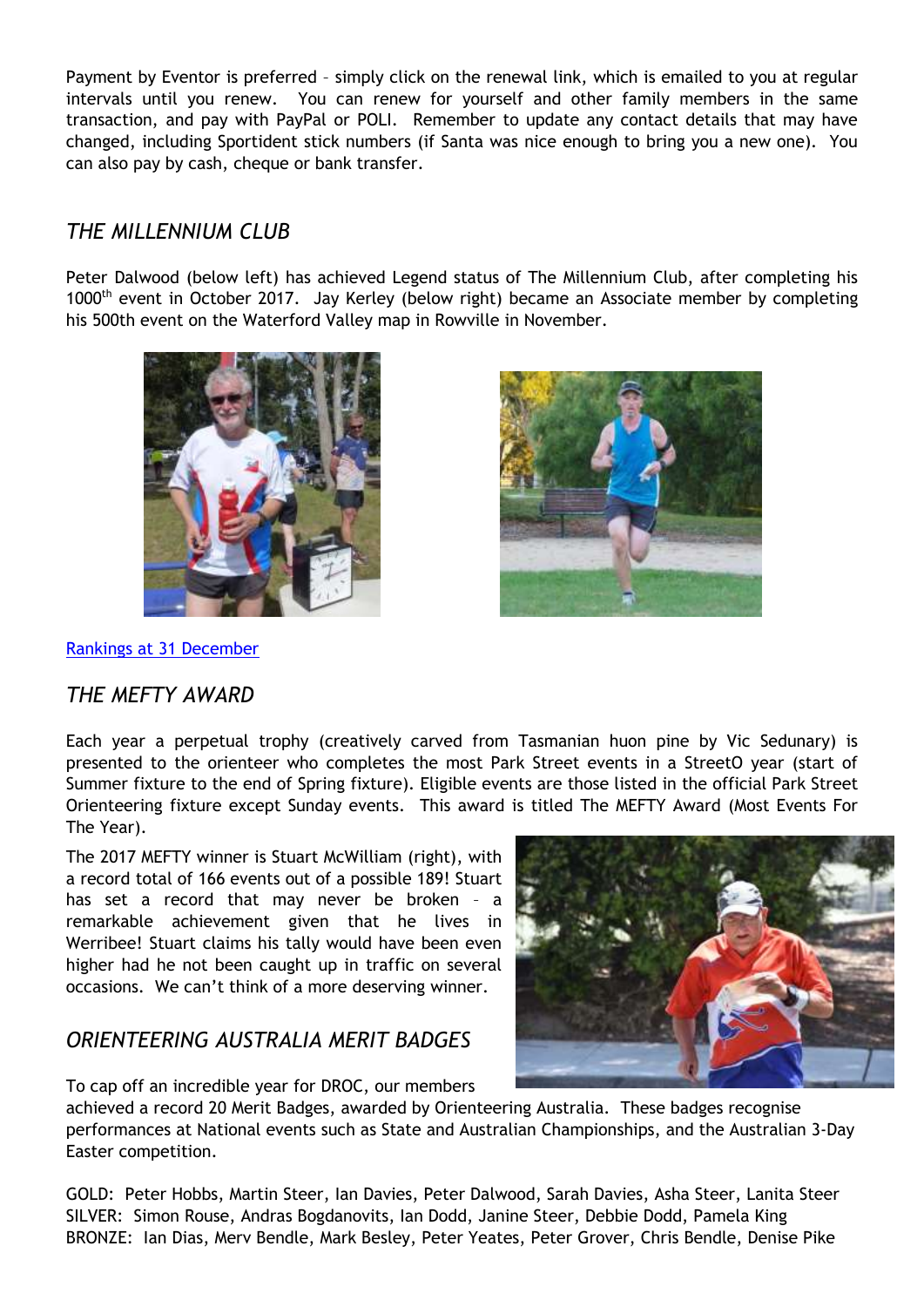## *SPRINT INTO SPRING; SPRINT INTO AUTUMN*

2017 saw another hugely successful Sprint Into Spring series, with six races held on Saturday afternoons across Melbourne. Many DROC members took part, competing hard for coveted Jersey points. Janine Steer was involved in a photo finish for the Yellow Jersey on the "Sally Pearson" course; it all came down to the very last race at Latrobe University, which featured a challenging multi level format, and where Janine earned enough points to claim the Jersey. Lanita Steer also emerged with a hard fought Green (sprint leg) Jersey, on the "Mo Farah" course. Third place overall behind sprint stars Liis Johanson and Tash Key would have had national selectors taking notice. Sarah Davies also had an exceptional series, taking third overall on the "Sally" course.

During the series we launched a new map, "Oxley College" in Chirnside Park. Featuring a small but very complex campus area, adjoining some larger areas of open space, the map was quite challenging and a lot of fun. The courses, set by Ewen Templeton, featured a map flip. Our thanks to Ian Greenwood for arranging use of the venue.



Asha Steer also made her course planning debut during SIS, tackling the first event at the University of Melbourne. Asha set up some very clever tricks and traps, setting up some great short legs that were the hot topic of conversation afterwards.

The Melbourne Sprint Weekend makes its long-awaited return in March 2018, with six races over three days. They might be only short, but the high intensity competition makes this a test of endurance. Venues include Caulfield Grammar (new); Yarra Valley Grammar; Monash University (remapped southern section); Kardinia College in Geelong (everyone's favourite from 2016); and two venues to be confirmed. The first four races will be National League (NOL) events, including a World Ranking event, the Australian University Championships, and a Sprint Relay – a program that will be a big drawcard for locals and interstaters.

But you don't have to be a speedster or sprint expert to take part – newcomers are more than welcome, and you can enter just one or two, or all six races. Details: [https://www.vicorienteering.asn.au/orienteering](https://www.vicorienteering.asn.au/orienteering-carn/melbourne-sprint-weekend/)[carn/melbourne-sprint-weekend/](https://www.vicorienteering.asn.au/orienteering-carn/melbourne-sprint-weekend/)

Get Tuned Up – we're planning a special training day on Sunday March 4, after the success of Peter Hobbs' junior training day last year at Eltham College. This one is for all ages, so come along and get the jump on your rivals! Look out for details by email.







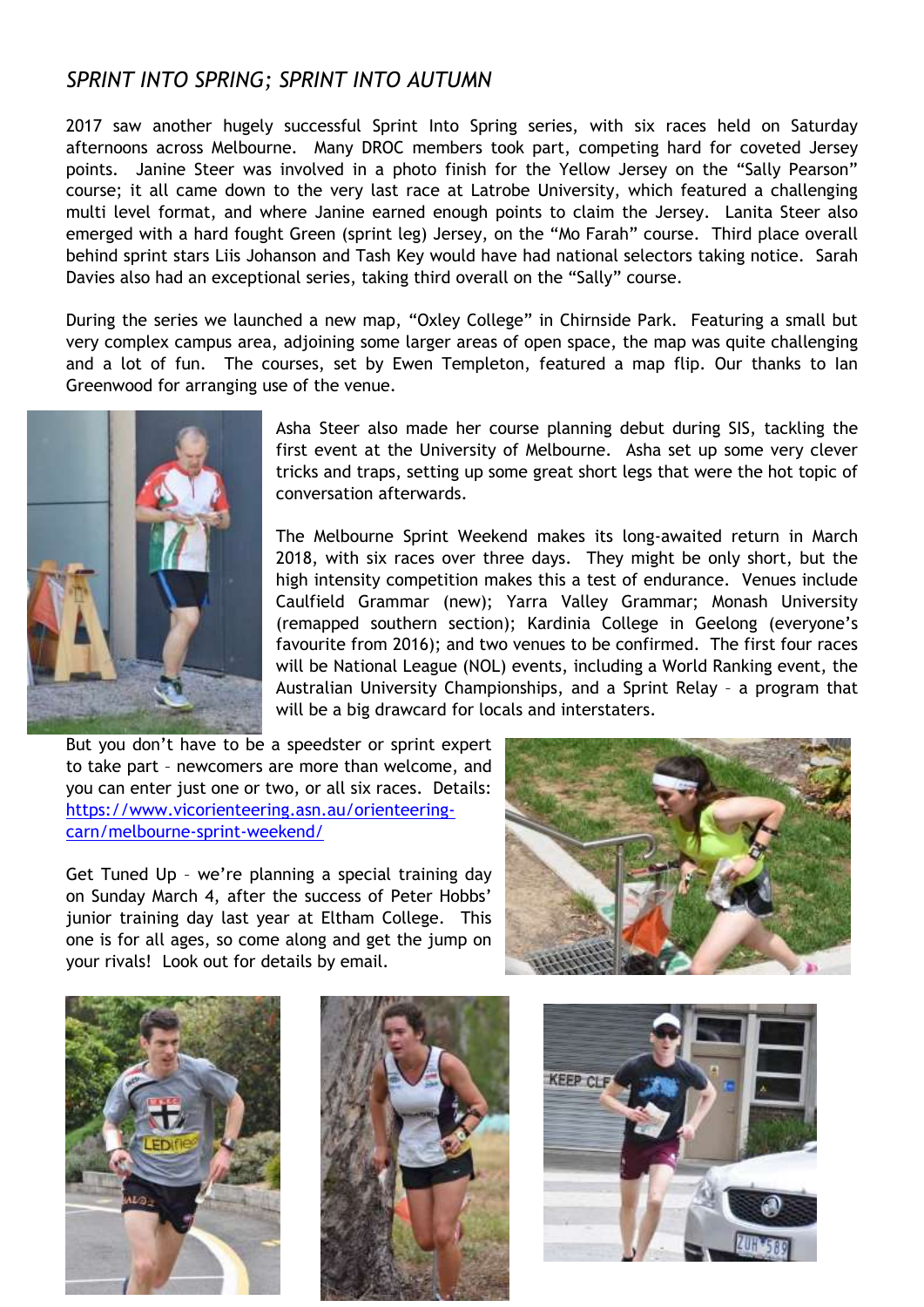# *SPRINT INTO SPRING PHOTOS*























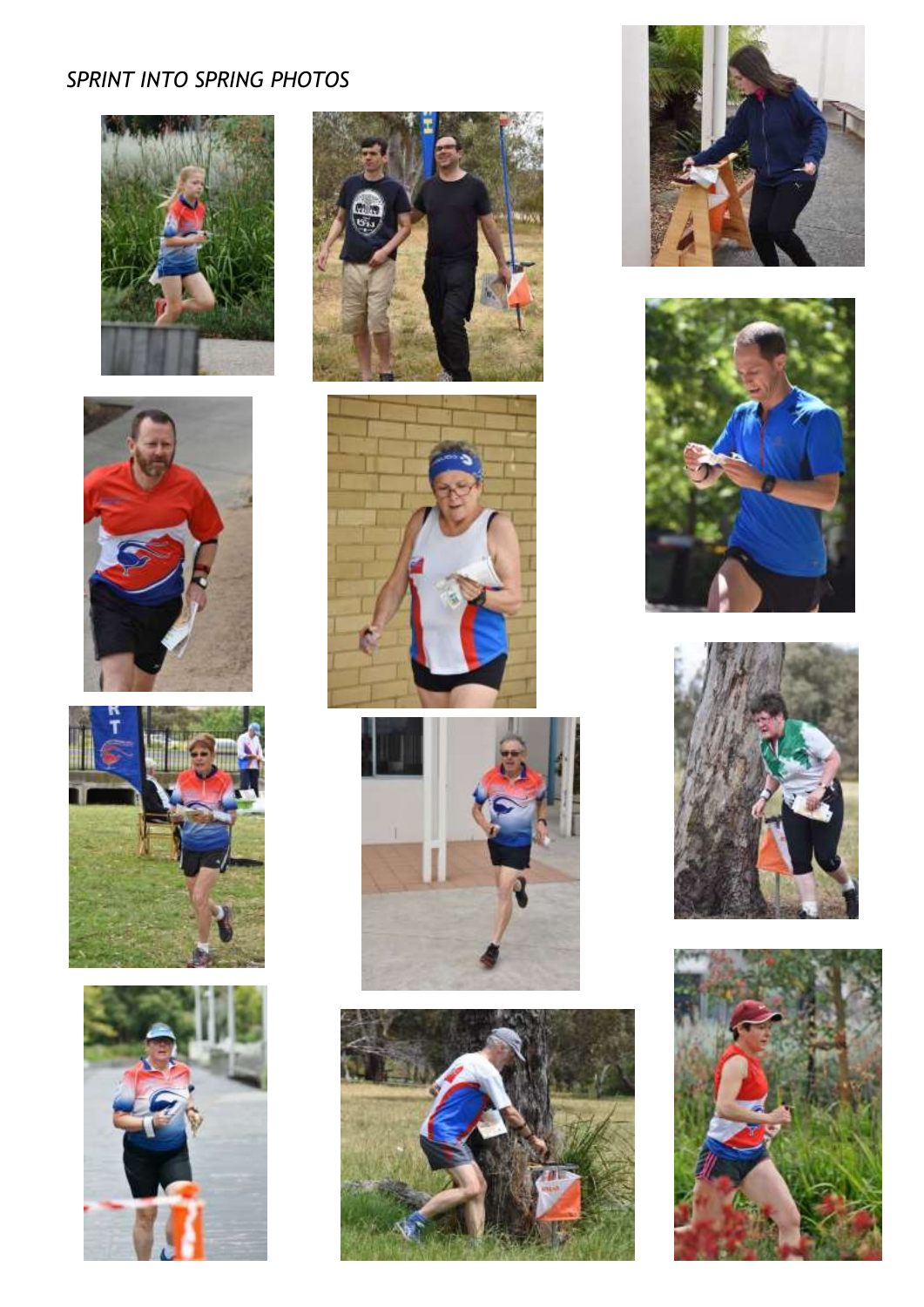

# *SPRINT CHAMPS WINNERS*

*Simon, Denise, James, Janine, Sarah, Peter*









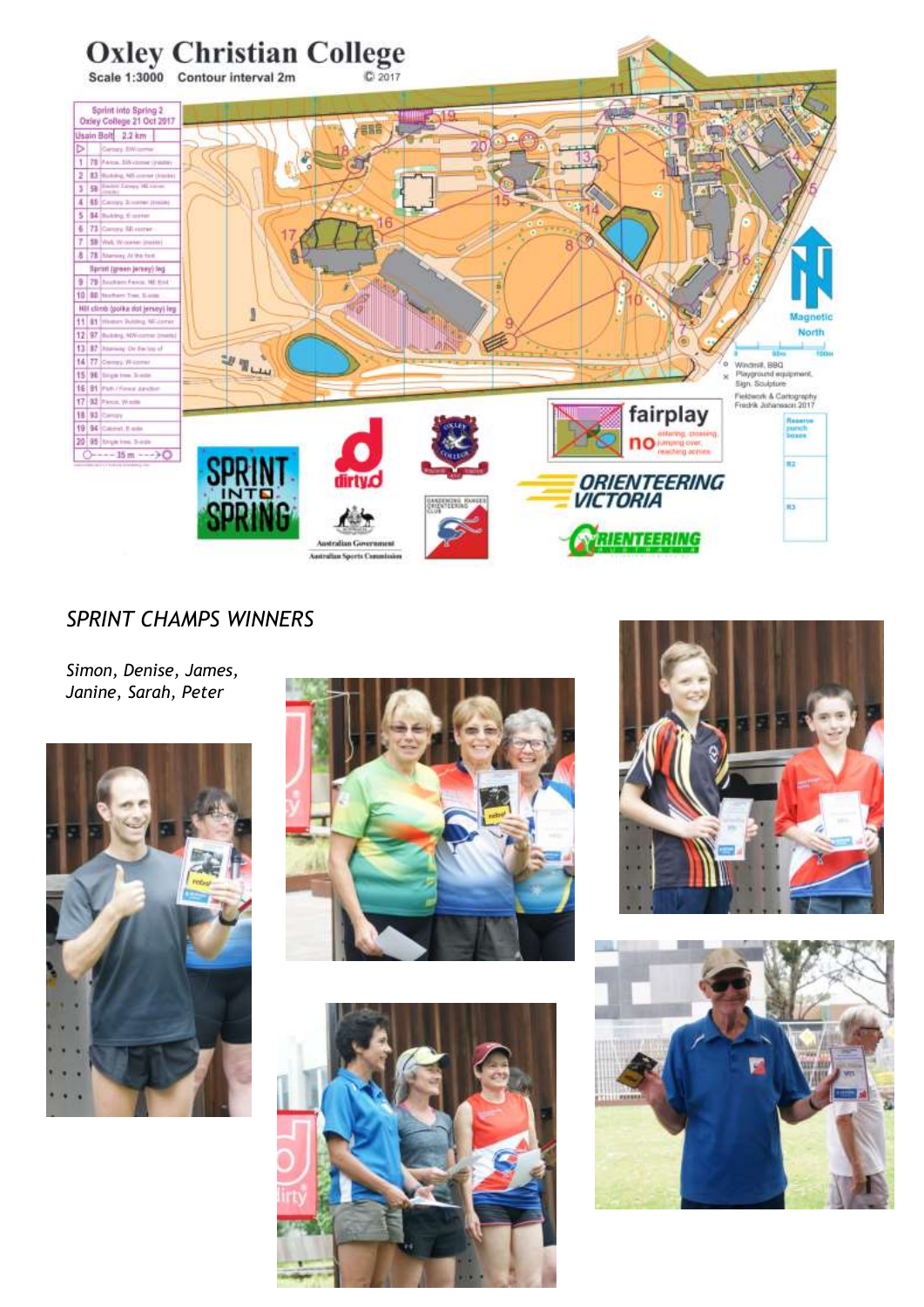### *NEW MAPS*

Not only do we have a brand new map of Monash Clayton (large enough for two separate sprint events), and of Oxley College (smaller but deceptively difficult), but we've been fortunate enough to have been offered Bayside's Lysterfield map, for foot orienteering (BK will retain the mountain bike version). This map has great potential for MelbushO and for training, offering a great alternative to Wellington Chase. A map update will be carried out this year, ready for first use in our  $40<sup>th</sup>$ anniversary year, 2019.

We're also gradually mapping Chirnside Park, as the golf course is redeveloped; starting with the western side of Edwards Road – look out for this map on a Saturday in 2018. And we're keeping a firm eye on new developments on Bellbird Dell and Forest Chase, which will open up new areas of parkland and/or residential streets, and give us more flexibility in use of these maps.

Nortons Park will be mapped in colour as part of the new Saturday Park Series (see below), with other DROC maps earmarked as funds are available.

Sharing maps between clubs is something that allows all clubs to offer top class events. We've seen this work really well in MelBushO and Sprint Into Spring. In 2018, DROC will combine with CHOC and MFR to run a fantastic double header weekend in June, in Malmsbury, using CHOC's "Kookaburra Rises" map. OV President Mark Hennessy will plan courses for our event, and DROC and MFR will pool their expertise to organise two great days of bush orienteering. This collaborative approach allows all clubs to play to their strengths, and play their part in putting on a calendar of top level orienteering throughout winter.

## *CHANGES TO PARK AND STREET*

First up, let's be VERY CLEAR – there WILL be cake on Saturdays! Phew! The Urban Committee has, however, instigated a couple of changes, which we hope will be popular with regulars and newcomers.

The Saturday afternoon series will introduce six "Park" events. These will use colour maps which are predominantly park based. These six events will be interspersed with regular Saturday events. They will be score events, with mass starts at 2pm as normal, and the usual A, B and PW courses. Scores will count towards overall series results, and of course you'll earn Millennium Club points. The



difference will be that most controls will be placed in parkland, making these events more familyfriendly. We hope this format will be attractive in particular to MelbushO participants, and we will use some venues such as Eaglemont Flats that have drawn crowds to that series. While they are not intended as a substitute for MelbushO, each will be timed to follow directly after a MelbushO.

Another change for Saturdays will see EndurOs scored as part of the overall results. To achieve this, there will be A, B and PW courses offered, to match the regular courses – A will be 120 mins, B will be 90 mins, and PW will be 120 mins. As a result, the full Saturday program will offer 22 events, all part of the overall series.

The UOC (represented by clubs and series coordinators) had a robust discussion about two other proposed changes, and your feedback on these was invaluable. One was to include a mid series break in the Monday winter program. This proposal will not go ahead; but expect to see some larger maps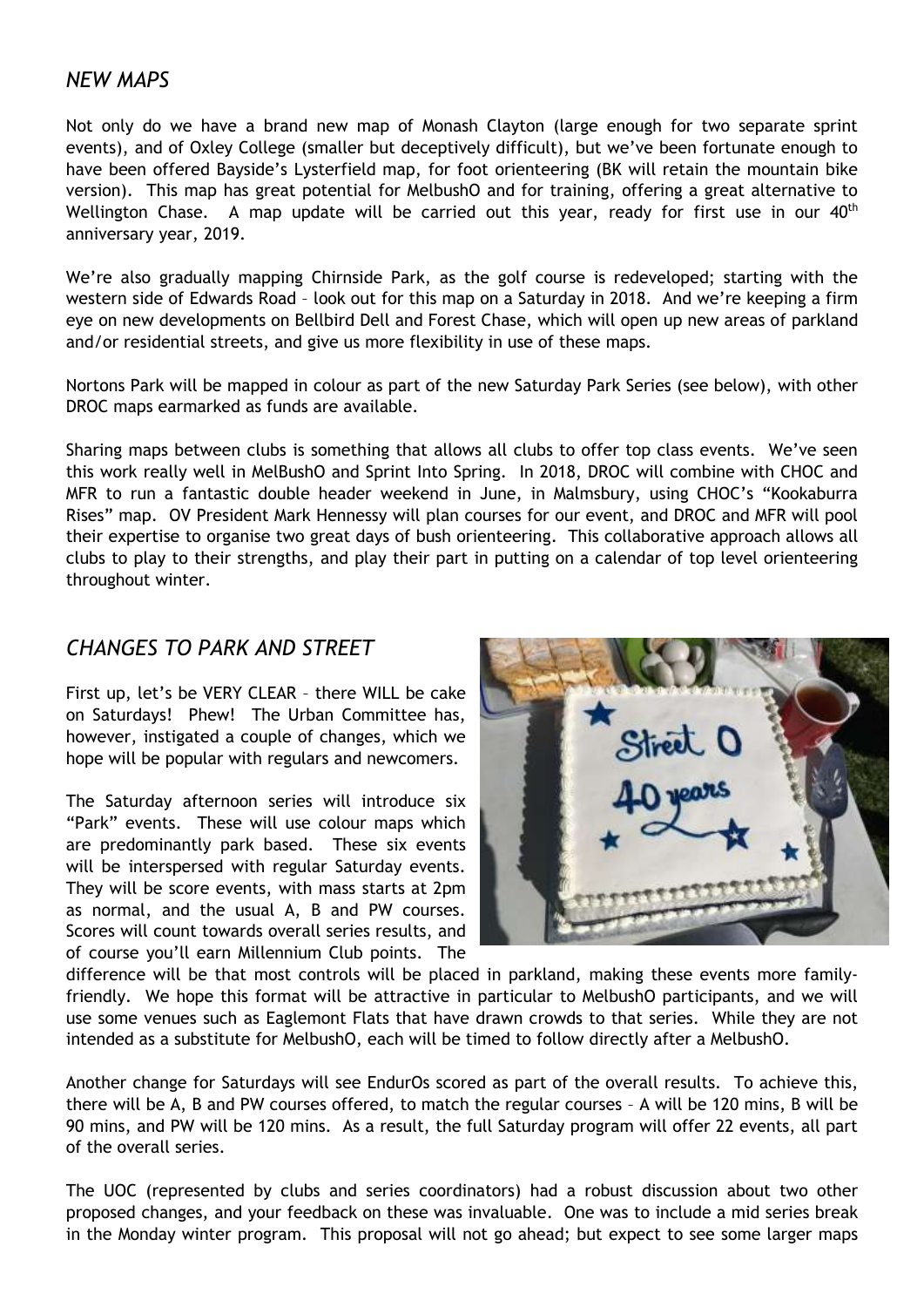used twice during winter, to allow us to remove some less suitable maps. The final proposal was to discontinue the Thursday Summer Series; instead, this will become a "boutique" series of 8 events in the northern suburbs, freeing up some eastern maps (like Koonung Crossing, Park Orchards and Yarran Dheran) to use on other nights in Summer. The current geographic boundaries between Monday and Wednesday Summer Series will be loosened up, to remove constraints on these series. So if you are a regular participant on a particular night, expect some fresh new maps next Summer!

#### SEASON TICKETS

One of the bugbears with season tickets is that they are sold for a specific series, and cannot be "mixed and matched" across different series. This is a disincentive for some to participate on "another" night, even though the venue may be appealing, or they may have missed "their" night. The answer may be a coupon style system, ie purchasing entries in blocks of 25/50/100 tickets, which can be used at any event. However, it's not clear how this system would be administered – how would we know when someone has used up their allocation? How do we ensure that their participation has been recorded? Of course there are ways to do this, but they involve organisers collecting some sort of physical ticket, or ticking off a list. It has been suggested that people could pay in advance, then receive credit at season end for unused "coupons" (based on the number of events attended), but this is potentially a messy financial exercise.

If you have any ideas about how a coupon style system could work, without imposing additional work on volunteers, we'd love to hear from you!

### POSITIONS VACANT – MONDAY WINTER AND WEDNESDAY WINTER COORDINATORS

Due to work commitments and travel plans, Debbie and Ian Dodd are not available to coordinate the Monday or Wednesday winter series. The job simply involves bringing along a small amount of equipment, and ensuring that course setters have been organised for each event in the series. The coordinator also makes pre-event announcements, and may be called on to make decisions about whether an event goes ahead (eg in severe weather). If this sounds like something you could do, please contact me at [debbiedodd@iinet.net.au,](mailto:debbiedodd@iinet.net.au) or see me or Ian at an event over summer. Winter series runs from mid March to mid October; and the roles can be split between two or more people per series.

## *NEW ORIENTEERING VICTORIA WEBSITE*

Have you seen the new OV website? Grant funding was used to engage a web designer, who gave us the basic structure and "look", plus some tools for content management; the rest was up to us. Debbie Dodd and Margi Freemantle were tasked with populating the new site with words, photos, news articles and links. They were assisted with contributions from Ian Dodd, Lanita Steer, Rob Fell and Peter Cusworth, while Ryan Davies is currently working on migrating the Results archive.

The site has received overwhelmingly positive feedback. It is colourful, fresh, dynamic, and easy to navigate. There's lots of information for newcomers, and for the regulars, all our favourite features have been retained, such as Park Street event reports, Millennium club tallies, the Organisers Toolkit, and much more. We've also posted a LOT of photos.

It's much easier to keep the new site up to date, with some neat features like a "major events" template, different content styles, feature photos, and eye catching links. There's a direct "plugin" to Eventor, so you can check upcoming events and results without leaving the site. The administrators have almost full control over what appears on the site, making it easy to be flexible and responsive. Phase 2, planned for 2018, involves improving the Park and Street events and results.

All your old links and bookmarks remain unchanged. Check out [www.vicorienteering.asn.au](http://www.vicorienteering.asn.au/)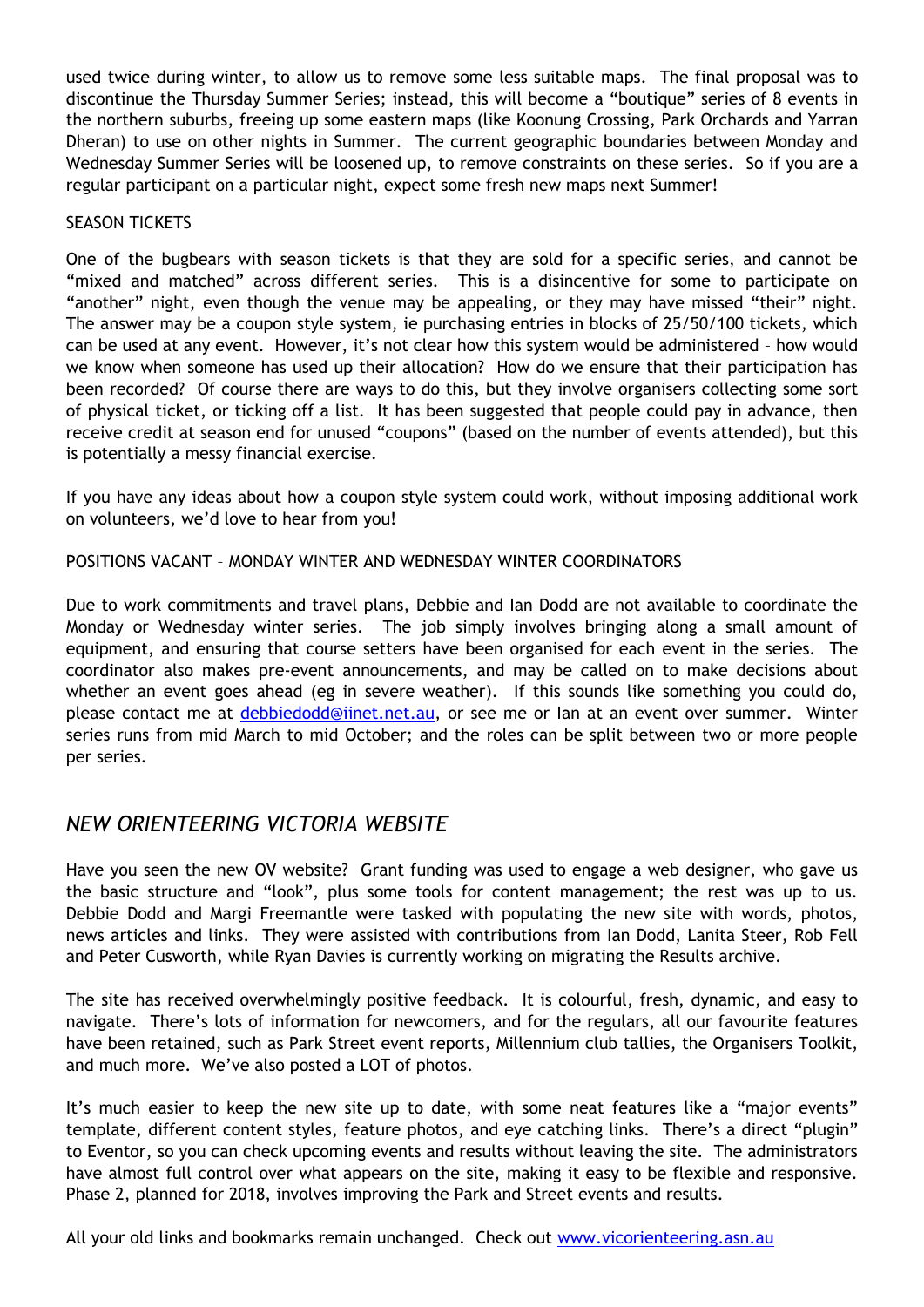# *CAVILLS CORNER CHRISTENED*

First mooted on the day of Wally's funeral, agreed by the DROC Committee at the AGM, and put to an Extraordinary General Meeting of members on December 20, the proposal to rename the Cathies Corner map as Cavills Corner received unanimous support and acclaim.

The first Wednesday event for 2018 was a fitting time to hold the first event on the rechristened map. For those querying the lack of an apostrophe, the map honours both Wally and his daughter Sue – who was also a very keen orienteer, and who in fact dragged Wally along originally. Sue was the organiser of the first bush event I ever went to, at Wellington Chase.

Wally's two surviving daughters, Linda and Caroline, joined us for the occasion, as did 110 competitors, including some we haven't seen for a while, and some new faces. We made a short speech and took some group photos, then as maps were handed out we quickly realised there was a shortage (thanks to the printers, who misinterpreted instructions). In true Wally fashion, an on-the-fly solution was quickly found. People either photographed the map with their phones, or found a friend to share with, which made for a very convivial evening. There were lots of comments later about how much fun it was to "run with friends" – after all, that's what the evening was all about. Wally would have loved it!

Oh, and next time you find yourself on the corner of Harold and Templeton Streets in Wantirna, find the second-from-the-right casuarina tree on the north side of the corner. Look up and see if you can spot a small silver plaque "Cavills Corner 2018". Thanks Wally – you changed our lives for the better, and for that we will always remember you.



The Map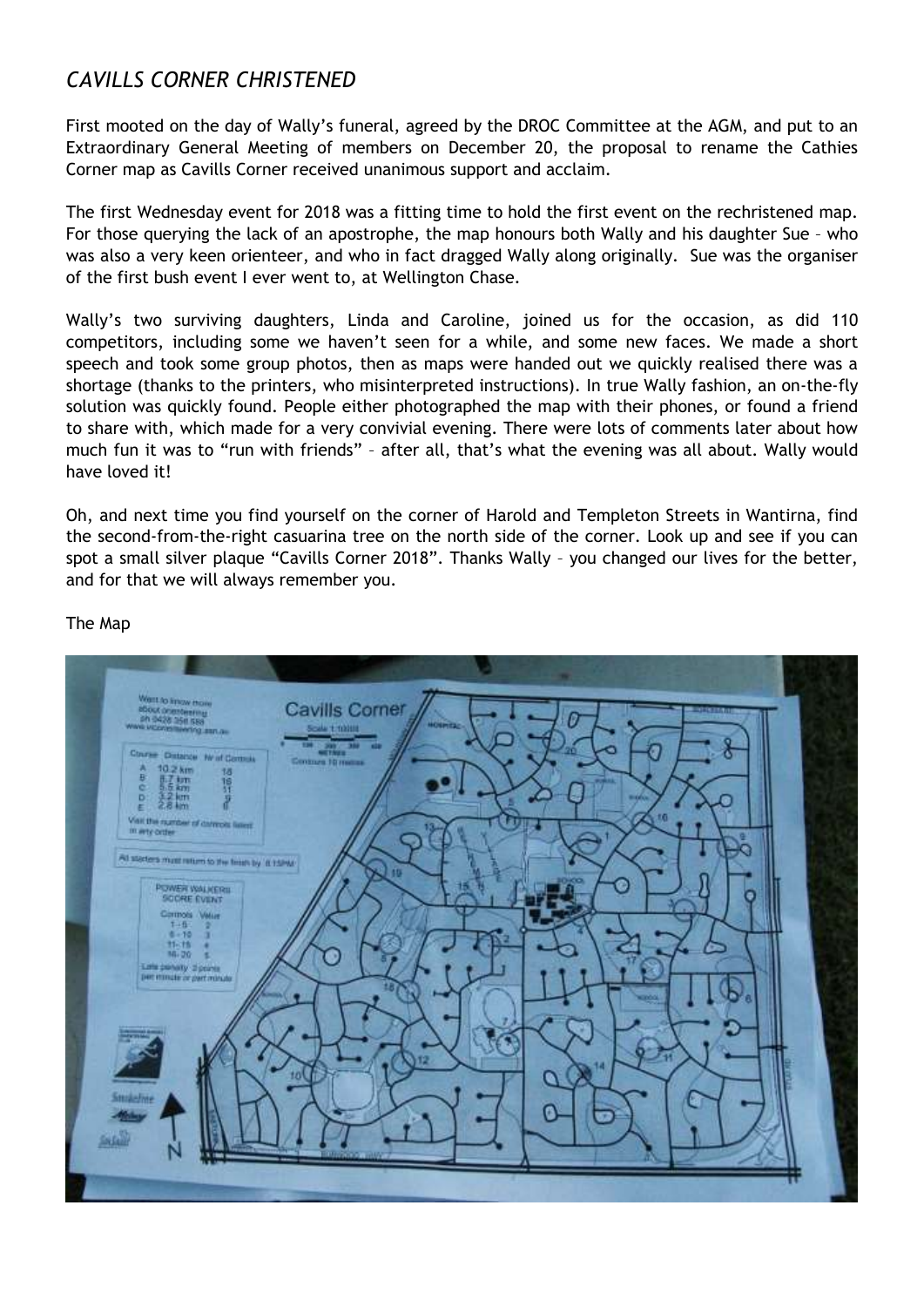











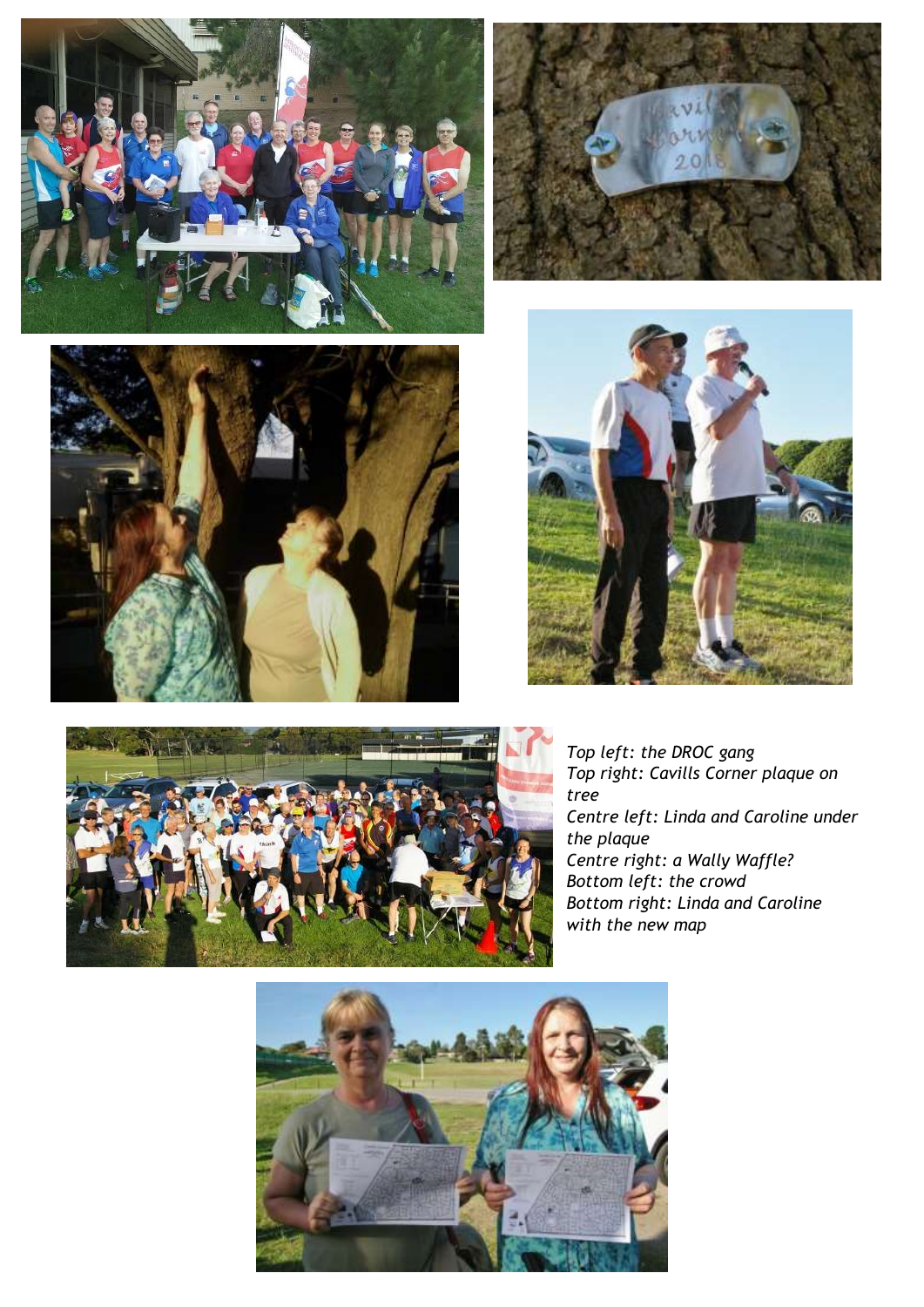# *AINSLIE AND PETE'S EUROPEAN EPIC ADVENTURE – Ainslie Cummins*

Our adventure took in travel by plane, train, car, taxi and bicycle, and as with any good orienteer a lot of walking accompanied by a trusty map - mostly on paper but also electronic.

At the end of August Peter and I flew to Helsinki, a modern city with a historic island fort. We tried buckwheat pancakes topped with trout eggs - not to be recommended. We then crossed the Baltic Sea to Tallinn in Estonia. It is a fairytale cobbled medieval city surrounded by a wall with lots of conical turrets. We stayed at a spa resort where we met up with the people we ride with in Melbourne, who we were to do an eleven day bike ride through the Baltic States.

The riding was generally flattish through cropping country, conifer forest, bog land and rocky coastlines. In Estonia we visited a number of Germanic manor houses and rode along the shore of Pepsi Lake, a poorer area and the centre of onion growing, before visiting the University town of Tartu. There was only a very brief time spent in Latvia visiting the art nouveau capital of Riga. Lithuania brought a ride through coastal holiday resorts to Klaipeda, a city full of sculpture. It was a very wet day along the Cursian Spit, a bus transfer to the Lithuanian capital Vilnius (below), which is full of restored baroque churches, and a day trip to the ancient capital of Trakai with a quaint castle on an island in a lake.



Cold beetroot soup served with hot roast potatoes – yum! Boiled glutinous potato dumplings filled with savoury mince – interesting. Yoghurt drink mixed with ground rye – avoid. The three capital cities were restored, cultural gems, but these countries have a history of occupation with today being the longest ever period of independence.

We then flew to Scotland for 3 weeks to stay with my cousins in Glasgow and Stirling. We visited the Isle of Arran where my relatives originate from; Glasgow, Stirling, Edinburgh and Lowland Scotland. We were entertained grandly with much family chatter. Haggis, tatties and neaps - yum! Scenery to die for, but freezing gales off the Atlantic and Scotch mist made it a land I am glad my grandfather emigrated from.



At the end of September we flew to Girona in Spain. When we went to pick up the car, the car hire firm said we would not be able to drive out of Girona the next day as they thought the police would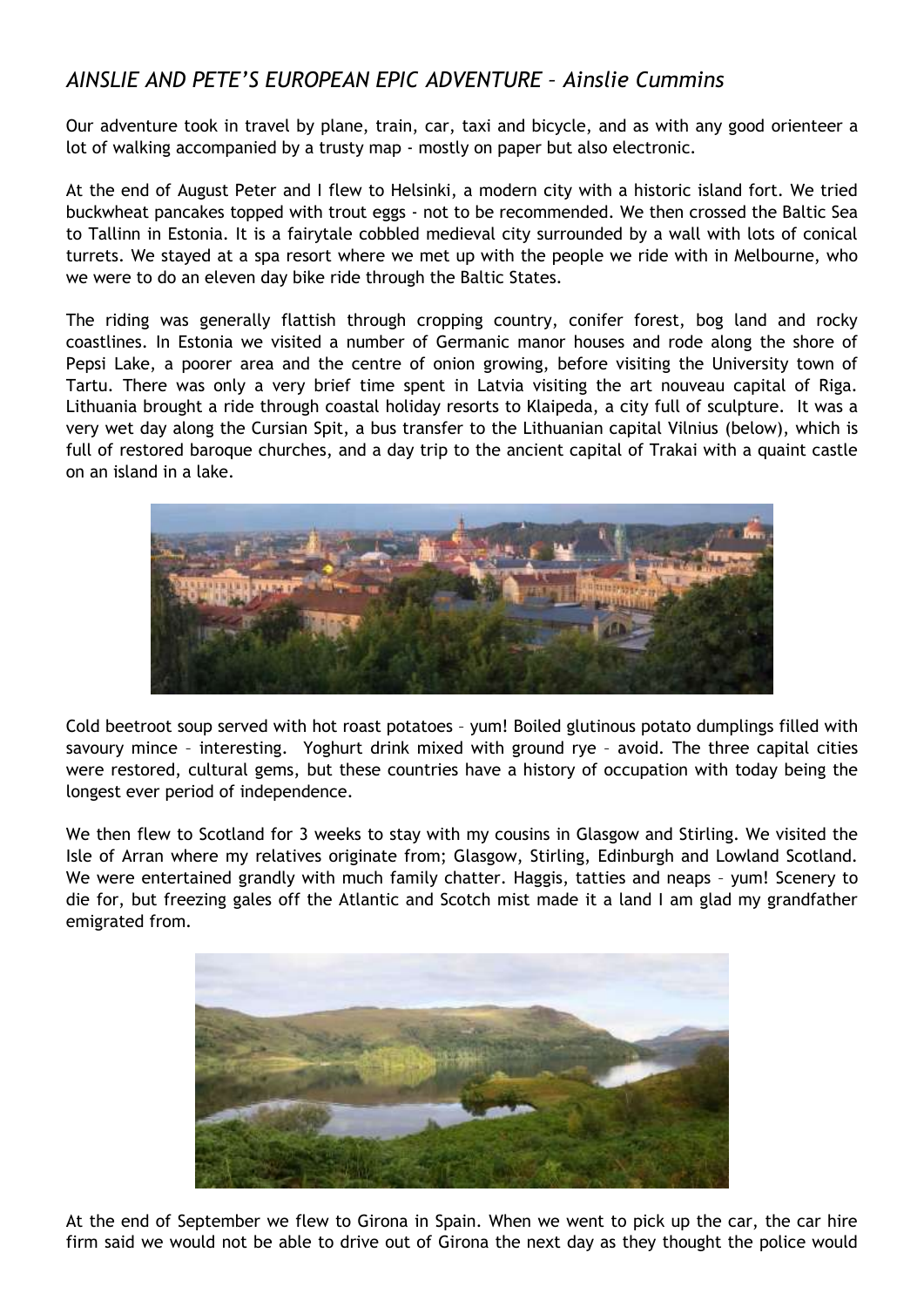blockade the roads due to the illegal Catalonia referendum. After asking what to do we parked on the edge of town and left early in the morning to drive up into the Pyrenees. There were lines of police vehicles on the outskirts of Girona. We stayed at the most beautiful village of Castelfollit de la Roca (below) with our apartment hanging off the edge of a cliff.



Our Scottish host took us to join in the street party at the referendum polling booth. The people were all in high hopes of an unrealistic independence. In this little village there was none of the violence that occurred in the big cities but there was a provocative police presence that confiscated the ballot box at one stage. It appeared that the Spanish government had not handled the referendum well and had antagonised a lot of the population.

Peter did a very good job of driving. We had asked for a small car and what we got was a very large people mover. We were very glad of the tablet and its mapping package as the narrow one way, steep streets with lots of roundabouts provided a navigational nightmare. It was even worse when we got to Andalucía. We drove almost to the French border in the Pyrenees, which was beautiful, then visited the Dali Museum enroute to Cadeques, the most picturesque white village on the vivid blue Mediterranean (below). Beautiful walking but the wind at Cape de Cres was so strong you could not stand up.



We visited the interesting Roman and Greek ruins at Empuries before arriving at Begur. Even though it was beautiful weather these Costa Brava resorts were empty and it was hard to find somewhere to eat. Unfortunately I must have had a bad meal which caused a night of food poisoning, which wiped us out for the next couple of days.

We took a train to Barcelona which is a magical city. The Gaudi Sagrada Familia was my personal highlight of the whole trip. I devoured most of the Gaudi buildings while Peter came to some and then went off the find some other things. The city centre displayed ornate historic wealth and the botanical gardens were the best we saw in Spain.

Our time in Catalonia with demonstrations, politically charged people and helicopters buzzing overhead made it a bit tense. It was good to fly to Malaga to join the Exodus walking group in the Alpujarras. I had not realised Spain was so mountainous. This region at the base of the snow capped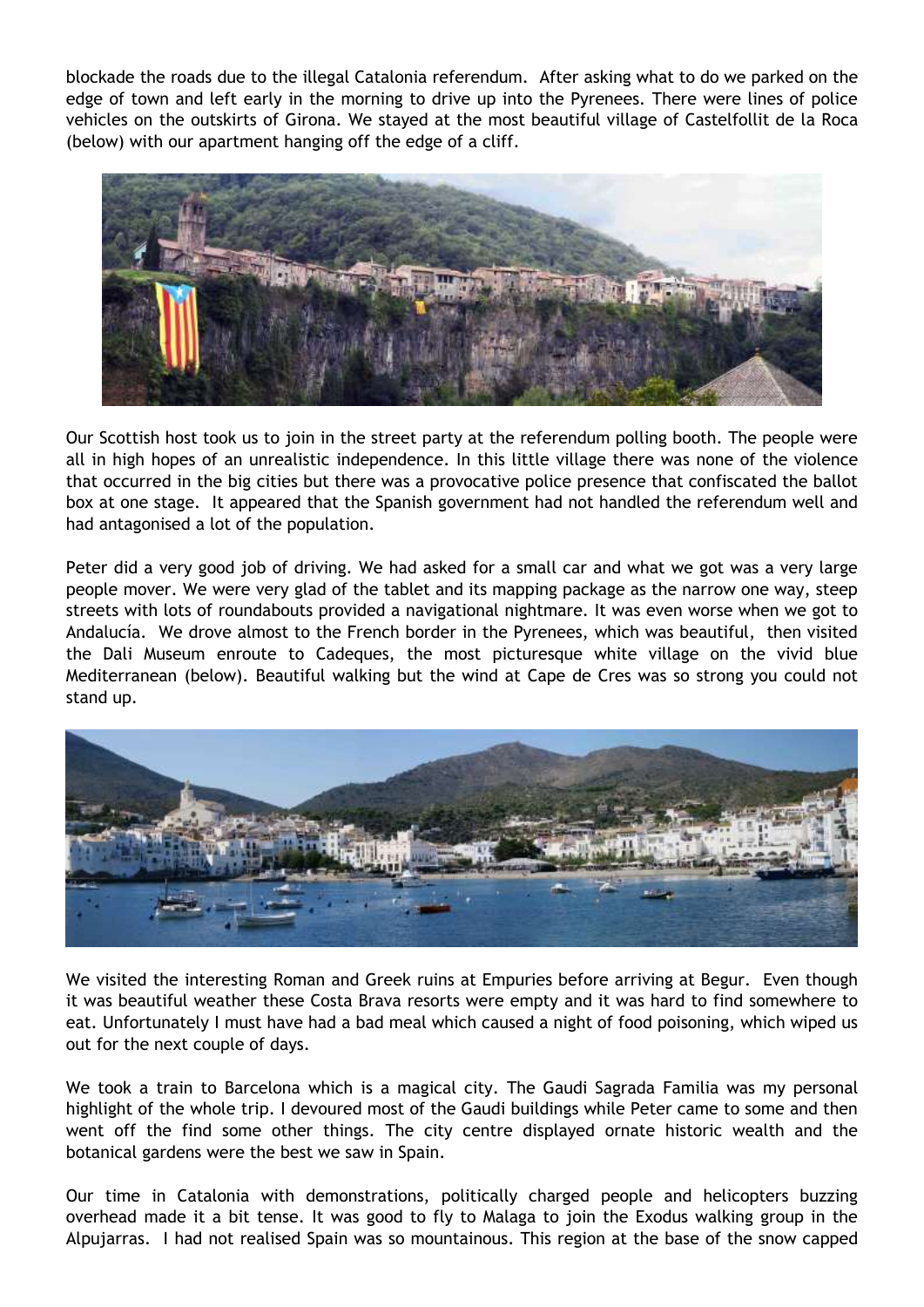Sierra Nevada Mountains was quite spectacular. We had a very good British born guide who had lived in the region for 15 years and another 10 interesting Brits to walk with.

The five days of walking from Berchules was not easy. We saw an amazing irrigation system high in the mountains, providing water to little Moorish influenced white villages with terraced fields growing cherry tomatoes and beans. We visited Spain's highest village with its famous Jamon industry. We ate jamon nearly every day. We then walked on into the wilderness closer to the snow with panoramic views to the sea, before being transferred to Granada where I was so lucky to get a returned ticket to the Alhambra's Nasarith palaces. It was good to see the Alhambra at a slower pace as it is certainly a spectacular ornate building and garden full of colour in Moorish style. We had an encounter with some pick pocketing gypsies but were awake to their antics and they got nothing except dirty tissues.

Next, a train to the sherry capital of Jerez where we visited the Diez-Merito sherry bodega. We hired another smaller car to explore Andalucía. We certainly saw a lot of clifftop fortresses, surrounded by ancient white villages with narrow winding cobbled lanes made for horses and carts. Walking in the Grazalema NP (below) was again spectacular in the rugged limestone wilderness, which made us appreciate the guide we had in the Alpujarras. It was more of a challenge to know where to go as few people in that area spoke English and our Spanish was even poorer. Ronda was a stunning location, with an impressive bull ring but very touristy. The drive through the cork forests was beautiful but Gibraltar was in cloud.



A train to Seville brought us to another beautiful historic city. The Seville Alcazar (palace fort) gave Peter a better idea of the intricate wall carving and the ornate Moorish stucco work which he had missed in Granada's Alhambra. Seville's Cathedral was so big and so ornate it was overwhelming. It certainly displayed Spain's historic power and plundered golden wealth. Each of Spain's major cities and Catholic churches needed to outdo one another in opulence. There were many beautiful historic public buildings and I was impressed at all the painted tiles which decorate much of the city.

Another train trip to the smaller Cordoba. The white and terracotta arches of the Mezqita (original mosque with a cathedral in the middle) was unforgettable. The gardens of the city and especially those at the Alcazar were formal, well kept and impressive.

Finally we visited Madrid for 8 days. It was noticeably colder in Madrid, and absolutely freezing the day we visited Segovia with snow on the nearby mountains. It was the first time we put away the shorts since Scotland. I thought the Cathedral in Seville was ornate but the Royal Palace was even more over-the-top extravagance. I have never seen such big crystal chandeliers. We built up to this excess with a visit to the fairytale turreted Alcazar at Segovia, then the El Escorial Monastery, both once royal palaces, to the pinnacle of baroque lavishness in the Royal Palace.

I had my fill of world famous art with the Prado being the most memorable. Central Madrid was full of beautiful historic buildings, plazas with fountains and monuments, and churches big and small. Even the smallest had grandly gilded altar pieces while the most magnificent cathedrals were smothered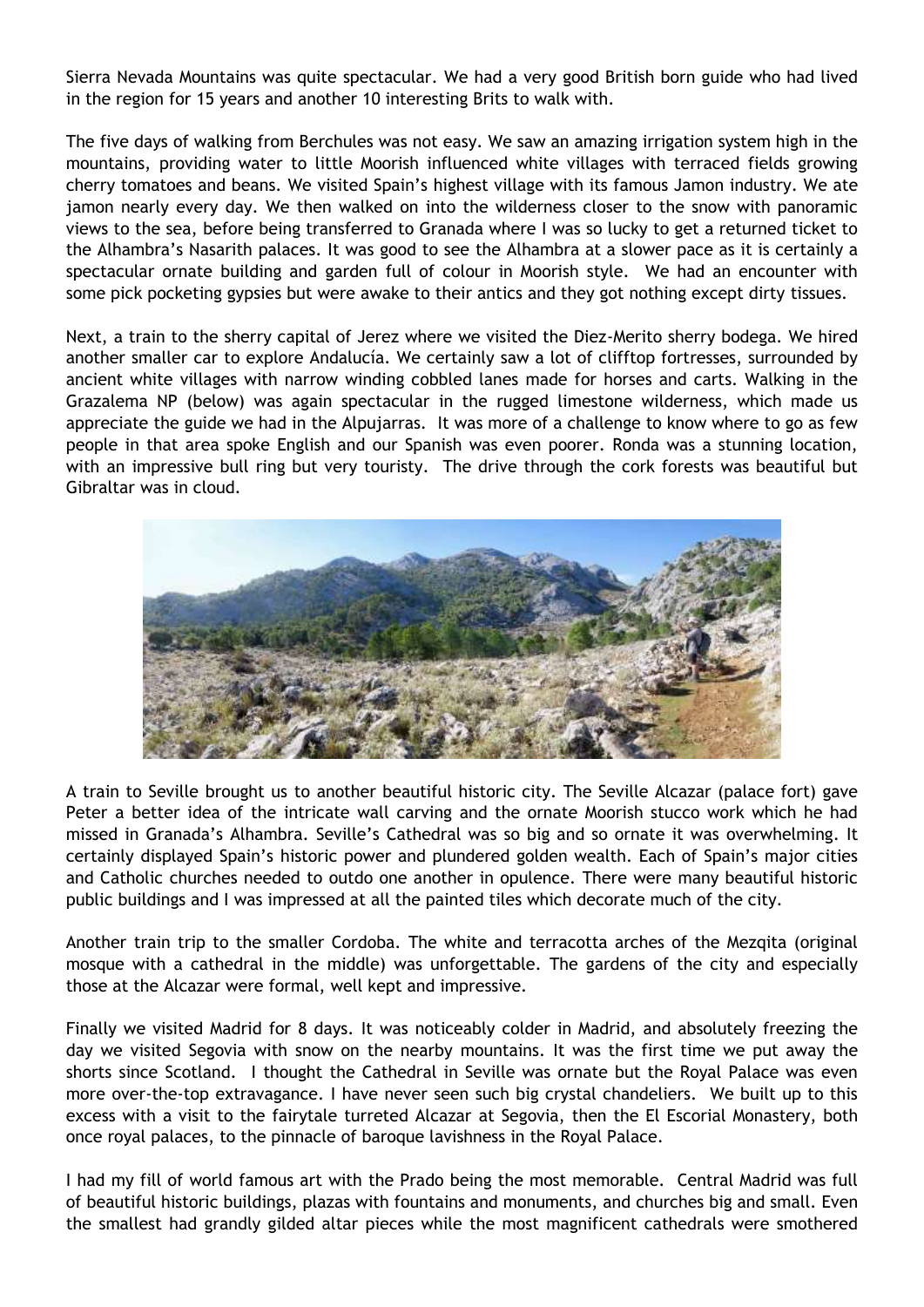with frescoes on every surface. The Grand Via lived up to name with its grand architecture and designer shopping.

Jamon – yum! Paella- yum! But the Spanish don't know what vegetables are and I found it very hard to be eating tapas at 10pm when my bed was beckoning. I don't think I would make a very good Spaniard.

After a few days in London it is back to Oz. All these places were great to visit but after 13 weeks and 3 days it was good to be home to the best country in the world. We are so lucky to be Australians.

## *CLUB ACHIEVEMENTS RECOGNISED AT CHRISTMAS GATHERING – Peter Hobbs*

DROC's end of year party was a great opportunity to catch up with friends, enjoy a festive feast, and acknowledge the club's achievements. After streetO at Highbury Hill on Wednesday 20th December, approximately 50 members stayed behind for the annual Christmas gathering. This year we had a record 20 Orienteering Australia merit badges to present (listed below)

The club also recognised the continuing achievements of Lanita Steer, recently selected to the top tier Australian High Performance squad in only her first year as a Senior; Lanita will be eligible for selection to the top level national representative teams. Asha Steer was also recognised for her continuing selection in the National Junior Development squad, putting her in line for selection to JWOC and other national junior teams. The outcome – make more jam!

We also acknowledged Wally Cavill's passing and unsurpassed contribution to the club and orienteering generally, thanks to a great speech from Peter Grover. Peter moved that the Cathies Corner (Wantirna) map should henceforth be known as "Cavill's Corner", with the first event under the new name to be held on Wednesday January 3 2018. This was unanimously endorsed by all present.

From time to time the Committee acknowledges members for significant service to the club and this is recognised in the DROC constitution in the form of Life Membership. This year the Committee nominated Debbie and Ian Dodd. The nominations were worded as follows:

On behalf of the committee, I'd like to nominate two new Life Members – Debbie and Ian Dodd. The basis of the nomination for both Debbie and Ian is for their excellent service to DROC over a long period of time – but a secondary reason for the nomination is for their services to orienteering generally as a sport. And I have no doubt that this helps promote a positive image of DROC to the rest of the orienteering community – and is probably a factor in the club's record membership numbers.

#### Nomination for Debbie

- Vice President of Orienteering Victoria from 2006-2009.
- Debbie is the current co-chair of the Orienteering Victoria Urban Orienteering Subcommittee which is credited with playing a significant part in OV meeting its participation goals.
- Always one of the first people to arrive at an event to help any club with set up and one of the last to leave.
- A friendly face for newcomers to approach and has been instrumental in recruiting many members to our sport and to DROC.
- Debbie was one of a small group responsible for establishing the popular Sprint into Spring series and the 2016 Melbourne Sprint Weekend.
- Debbie is the main person updating the OV and DROC websites, ensuring that there is always a recent news article available to keep things fresh and up to date.
- As a competitor, Debbie has completed 1823 Park & Street events since 2000, the second most of anyone. Debbie is a "Legend" member of the Millennium Club.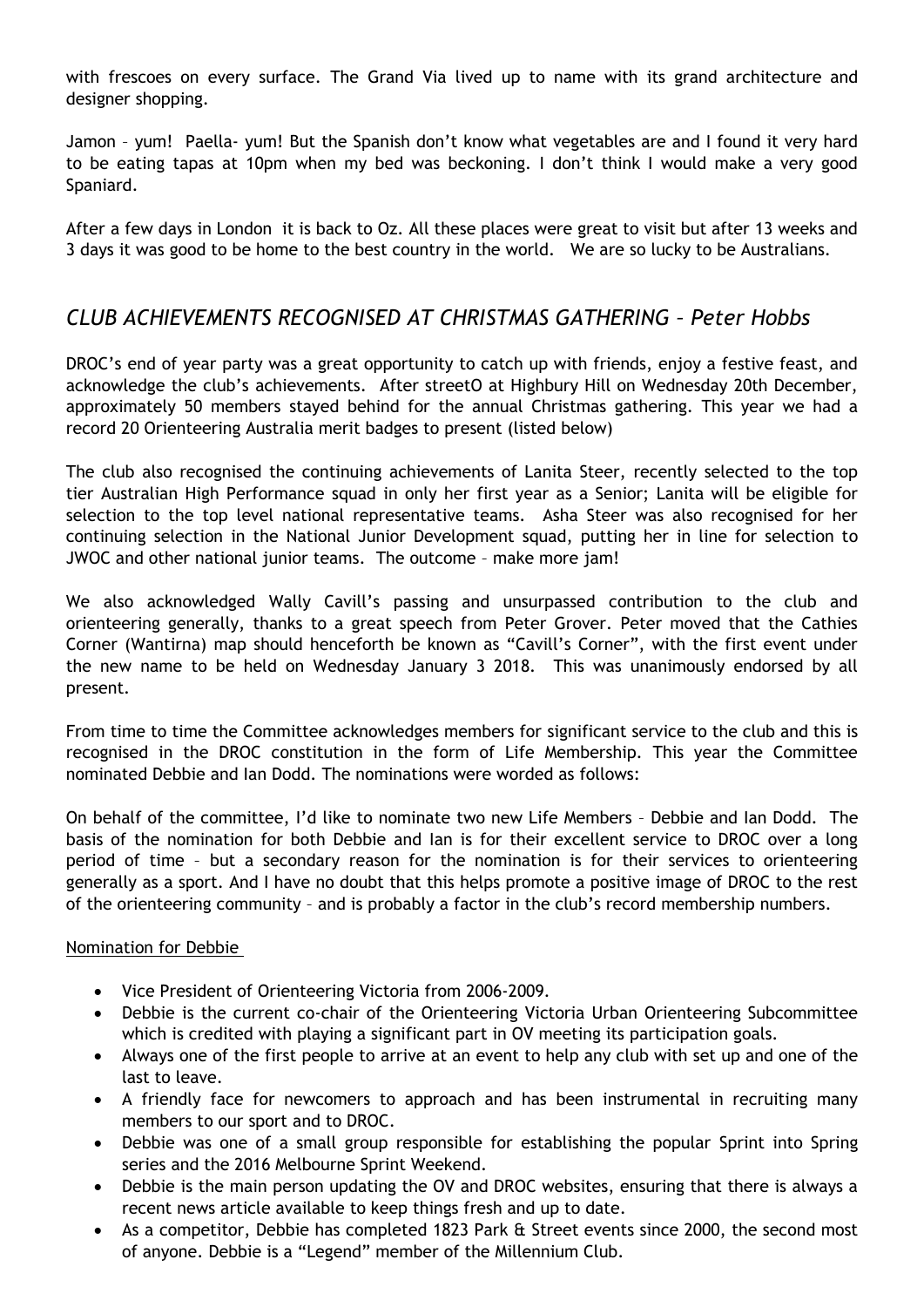- "Family Dodd" appeared in April 2000 on the DROC membership list in edition 108 of Punchline (now up to 182).
- Debbie became DROC membership secretary in 2001 held ever since.
- By January 2001 the Dodds hosted a committee meeting and set a course at Forest Chase.
- This year both Debbie and Ian have been inducted as life members of OV.
- Debbie does so much behind the scenes of the club such as being membership secretary, enews editor, Punchline editor, the main person updating the DROC website – and helping run many aspects of the club, including a lot of the day to day tasks such as as responding to emails, co-ordinating course setters, co-ordinating DROCs events on the day and being really sociable and friendly with everyone, including new comers and new members. I have anecdotally heard this has resulted in new comers selecting DROC as their club.

### Nomination for Ian Dodd

- Ian was President of Orienteering Victoria from 2006-2010.
- Ian has become the expert finish tent supervisor at every major Orienteering Victoria event since that time.
- Ian has been a dedicated Park Street series coordinator since he took the role over in 2010 co-ordinating all of the Wednesday night series throughout the year. Ian arrives early to ensure the event is set up, and like Debbie, is usually one of the last to leave.
- Ian established a SportIdent subcommittee to streamline event management and make the best use of technology to help organise and operate bush events.
- Being a keen accountant, Ian has been assisting the Orienteering Victoria Treasurer with bookkeeping and accounting for the last 11 years.
- Ian provides the computer and entry system at all MelBushO events, using the OLynx program on tablets, which many of us are familiar with.
- It is not unusual to also find Ian in the finish tent at many non-DROC events making sure things are under control.
- As a competitor, Ian has completed 1458 Park & Street events since 2000 and has Millennium Club "Legend" status.
- Ian was a DROC Committee member in 2000.
- Ian was DROC Vice President in 2002.
- Ian was President 2003-2006.
- Ian has been Treasurer since 2010.
- Ian and Debbie created the first DROC website in 2001.
- Similar to Debbie, there is a lot that Ian does behind the scenes for the club including all of the treasury work, kitting out his garage with shelving to store a lot of the DROC equipment, bringing the equipment along to every DROC event plus to non-DROC events, handling all SI and control related matters, regularly posting results immediately after an event and the list goes on …

The motion to induct Debbie and Ian as life members was unanimously endorsed by the group with a round of applause and a few words of acceptance from Debbie and Ian (telling the story of how they were almost recruited to Bayside Kangaroos instead of DROC). Then, as is customary at the DROC Christmas gathering, everyone rushed to get dessert!

### *PRESIDENTS REPORT 2017 -* Peter Hobbs – 29 October 2017

It is with pleasure that I table the President's Report for the 39<sup>th</sup> year of operation of the Dandenong Ranges Orienteering Club (DROC). This year (20 November 2016 to 29 October 2017) the club has organised approximately 35 orienteering events, covering a wide range of formats comprising of: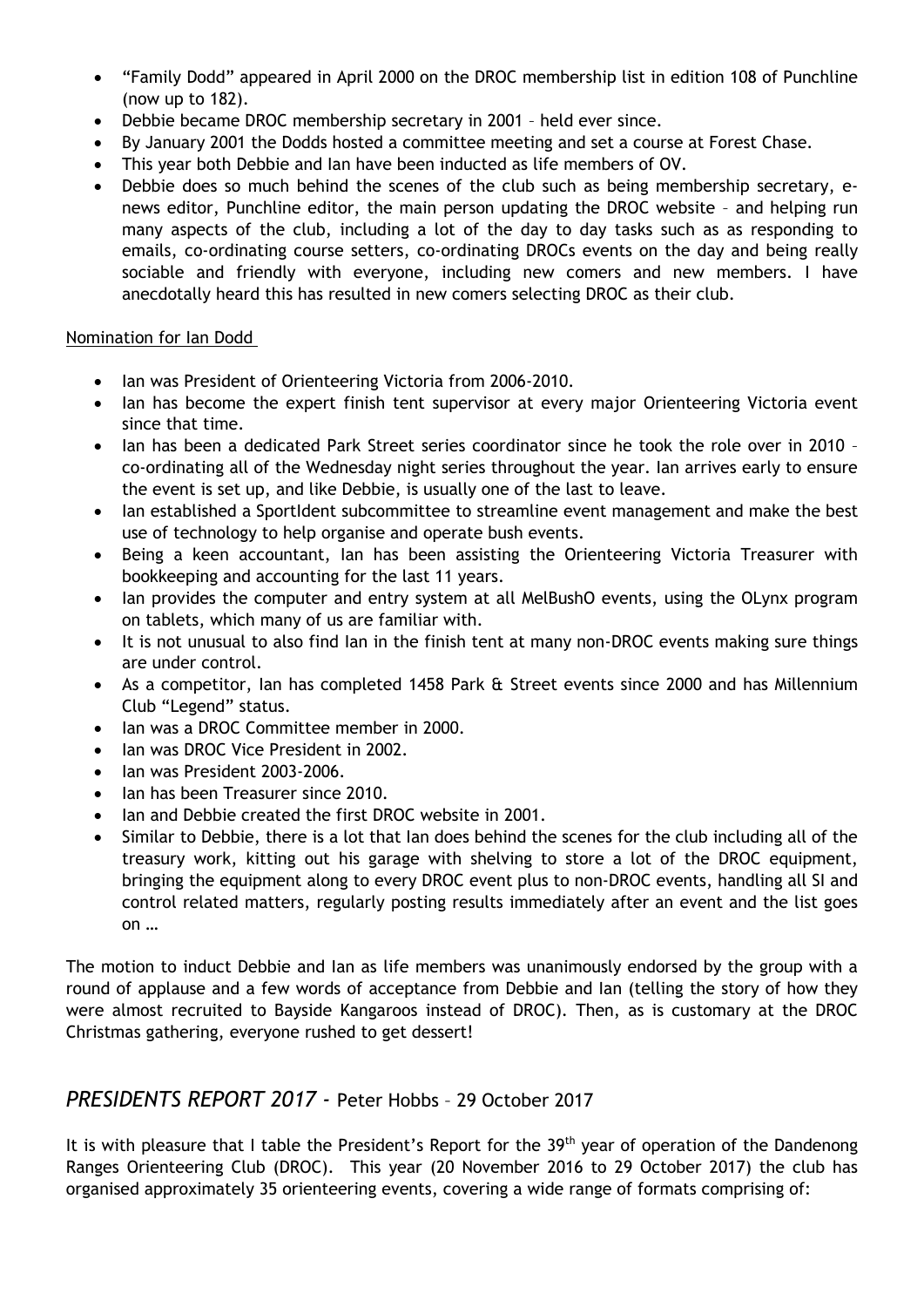- summer series street-o events
- night street-o events
- Saturday afternoon events including an Enduro
- 3 Sunday events including a State Series sprint double-header
- 2 Sprint into spring events

Street orienteering continues to be the club's core activity in terms of participation and event organization however our presence in the more technical bush and sprint orienteering disciplines has continued to grow. We finished a club-record second in the Rockhopper Trophy this year on the back of some sensational performances at the Victorian Club Relays. We continue to set technical events including a State Series event, sprint events, Mel Bush-o events and a sprint training session for juniors.

As in past years, DROC continues to retain a notable presence in mountain bike orienteering and rogaining. We continue the use of SportIdent and event registration technology and this year held an SI training session to spread knowledge amongst other clubs. Our SportIdent system is still used frequently and the club's O-Lynx registration software and tablet, which was purchased by Orienteering Victoria (OV) in 2014 with DROC retaining custodianship, is also used regularly.

I would like to acknowledge the outstanding performances of club members who have competed in various local, state and national level events during 2016-17. Unheard of in past years but now commonplace, DROC members regularly compete in the Girls Junior and Senior Elite and Men's Open Elite National Orienteering League. Asha again represented *Australia* in the Junior World Orienteering Championships and ANZ Challenge at the Oceania Championships, and Lanita's successes at junior level have no doubt helped her successful transition into the senior elite class this year. The achievements of both girls this year have again been significant and are too long to list here. Meanwhile, Sarah Davies continues emerging as a strong junior in the W16 class, competing alongside Amber Louw for Victoria in the Australian Schools Individual Championships, among other events. The President and Committee applaud these achievements and will continue supporting the club's junior members.

The club's membership has been stable this year with 110 individual members (86 Adult, 18 Junior, 6 Social). It is notable that the club has a record 18 juniors. The new OV membership structure introduced three years ago appears not to have had any negative impact on DROC's membership numbers or administration. We adopted several international orienteers from Finland and Germany as members, which led to the creation of a new short-term membership category for visiting international orienteers. DROC's website continues to present the club positively and paper based publication of Punchline has been replaced with an on-line version which has been well received and reduces administration effort.

Financially, the club has continued to preserve a strong asset position and will make a small profit this year. Several successful fundraising ventures have again raised funds to support the club's juniors and will likely be required again in 2018. Former DROC President Ian Greenwood continues as the DROC representative on the Urban Orienteering Subcommittee, which is co-chaired by Debbie Dodd. The traditional Christmas dinner was again a popular festivity with approximately 50 people in attendance after a summer series event at Tunstall Junction. During the evening, a record 19 Orienteering Australia Merit badges were awarded and Lanita Steer was acknowledged for her fantastic 2016 season.

On a sad note, two long standing and founding members passed away this year – Geoff Key and Wally Cavill. Both were instrumental in forming the club and keeping it afloat during tough times. It is possible that the club may not exist had it not been for Geoff and Wally.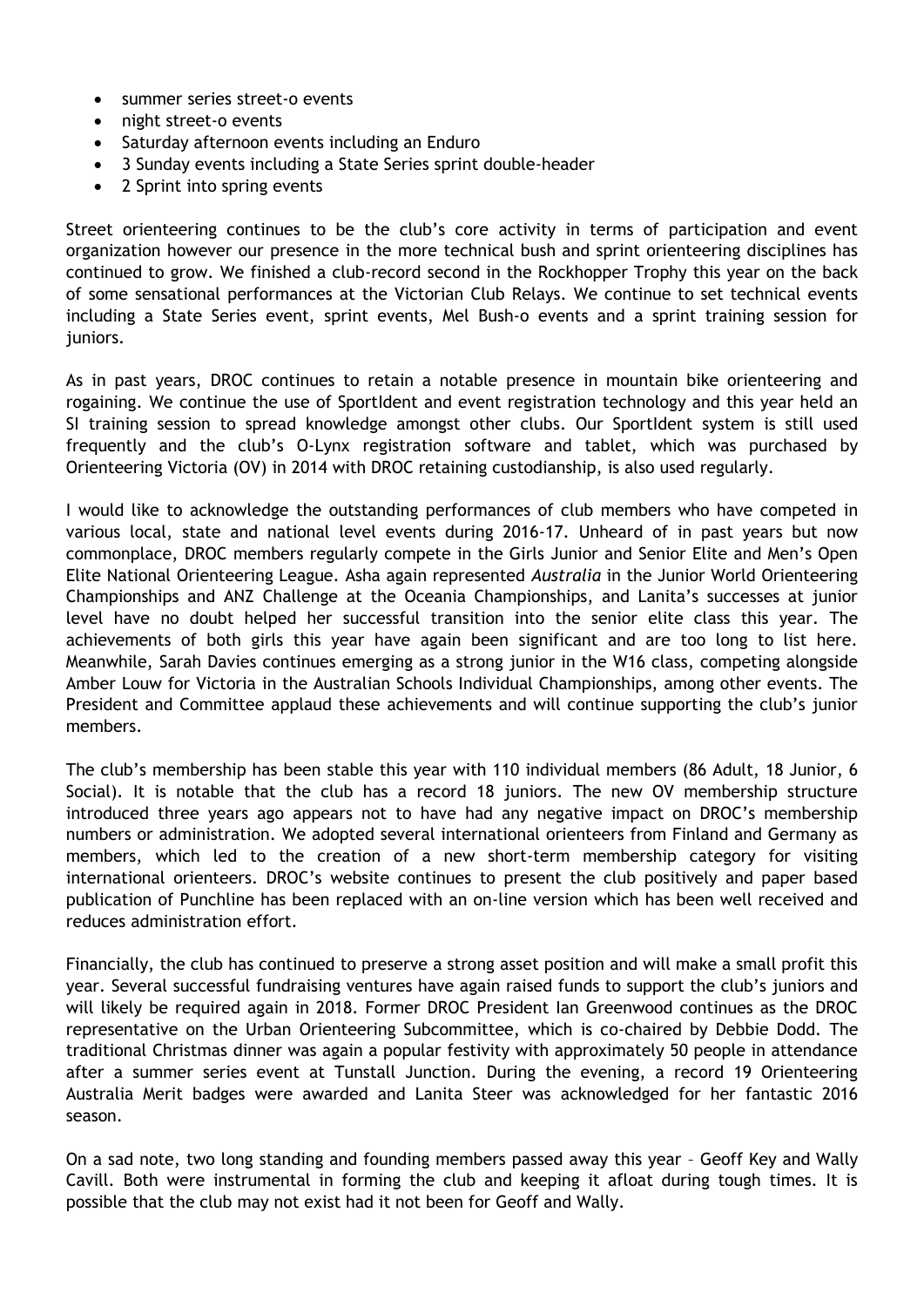I would like to take this opportunity to thank all members who have volunteered in one or more capacities this year. I can't possibly list the efforts of all volunteers however the following list gives an indication of efforts that members have put into the club and the sport in general:

- Debbie Dodd Punchline and e-news editor, website curator, membership secretary and general organiser of many things. Debbie plays a huge role in the day to day operation of the club particularly through her efficient co-ordination of the events DROC organises. Also awarded life membership of OV for outstanding service to the sport.
- Ian Dodd Treasurer, Wednesday street-o coordinator, equipment management, SportIdent and SI-stick expert and always a helping hand. Also awarded life membership of OV for outstanding service to the sport. On behalf of the Committee I would like to acknowledge the outstanding contribution Debbie and Ian make to DROC and orienteering generally.
- Ray Howe, Mark Besley and Ian Davies scoring and control cards. Noted that Ray Howe received the OA Services award for his statistics work and park and street championship coordination.
- Peter Yeates co-ordinating uniform sales, duties as Vice President, equipment management and always coming up with ideas.
- Vic Sedunary and Tina Smith management of the Park and Street-O accounting.
- Ilze Yeates for match-day coordination of DROC's relay teams.
- Pam King and Peter Grover mapping and secretary duties.
- Committee members assisting run the club.
- Members making the club.

A strong core of dedicated members have continued devoting their efforts to the operation of the club, steering it in a 'northerly' direction. However as each year passes, it becomes more notable that we've had only three new people on the DROC committee since 2003. We would love some new faces on the committee to bring new ideas and share duties more widely around the membership base. I encourage all members to become involved in the club and its activities. Things such as course setting, participation in club relays or simply offering to pick up a few controls after a club event are all easy ways to do this.

The year ahead is shaping up to be a busy one, with the usual allocation of park-street, Mel Bush-o and sprint events, plus we're organizing the 2017 Victorian Sprint Orienteering Championship and have put our hand up to coordinate a State Series event.

I would like to thank all club members and the Committee who have contributed to the operation of the club this year and I wish the President and Committee well for the upcoming year.

*Pictures from the Junior Sprint Training Day, published in Australian Orienteer magazine*